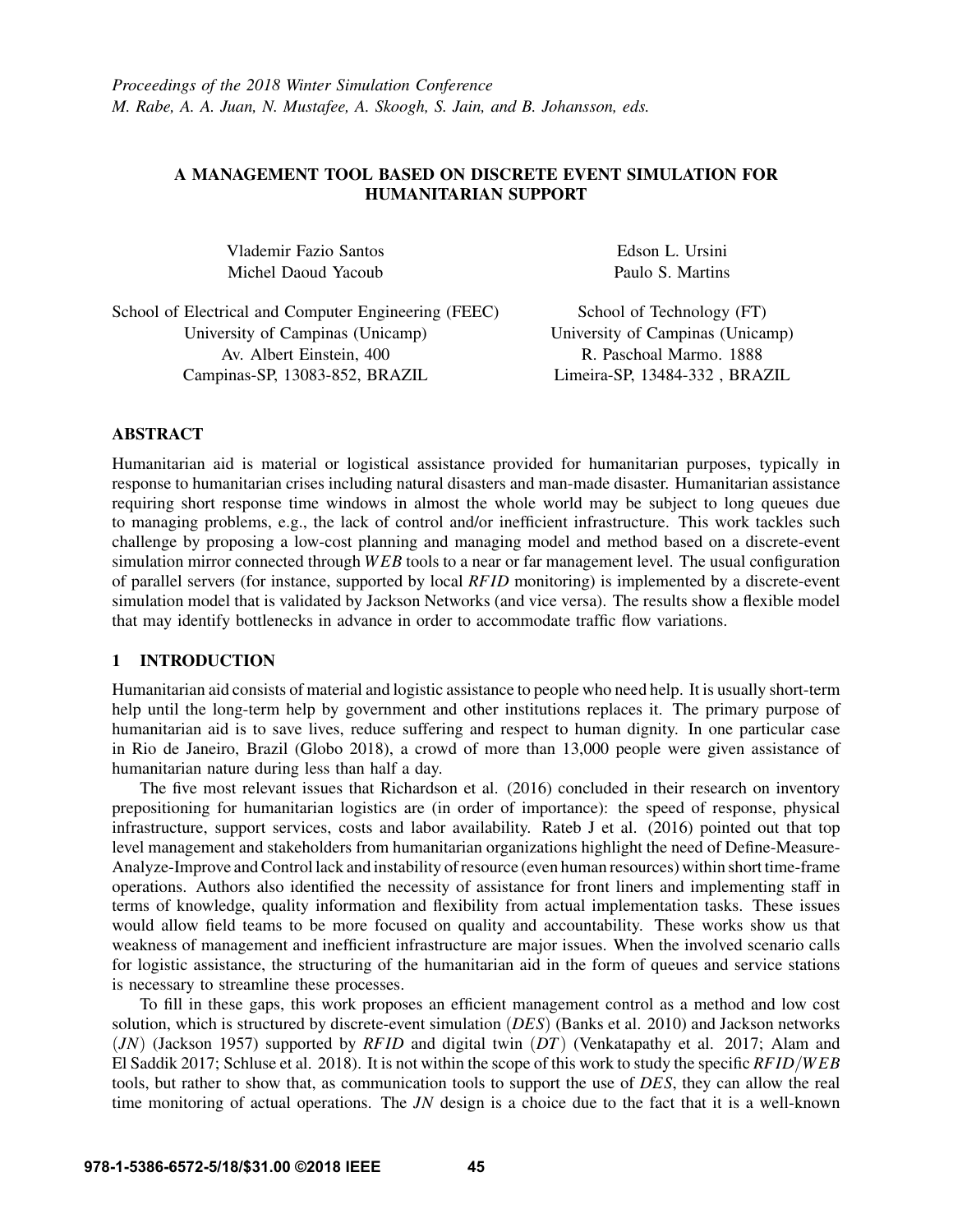topology for parallel and independent servers submitted to single-class products/services. In our study, we validated it for multi-class services (each server one different service). This method allows accurate and quick decision-making for planning and managing queues, personnel and materials for actual actions during short-time operations. The *DES* model validates the *JN* and results show its flexibility in following traffic flow variations.

The remainder of this paper is organized as follows: Section 2 discusses related work and some other applications. Section 3 describes the problem statement; Section 4 introduces the proposed simulation model. Section 5 addresses our remarks and discussion. Section 6 presents our conclusions and suggestions for future work.

## 2 RELATED WORK AND BACKGROUND

There are many planning models for increasing throughput using *JN*s. Kim and Kim (2015) is one example applied to medical emergency care with the use of hybrid priority with pooling for patients in risk of death. In contrast, our model allows the choice of one among many objectives (throughput, maximum time, average time) control submitted to *F IFO* discipline. Most importantly, the method allows a real-time management control in a digital mirror supported by a simple and robust structure (*JN*) for multi-class services to care people in the state of vulnerability.

Another regular managing model is for optimal inventory allocation of multi-class products in single server systems, as studied by de la Cruz and Daduna (2017). Differently, our work is focused in *DES* for estimating the best results in a multiple parallel servers system applied to multi services in mixed queuing networks.

Bitran and R (1994) show a optimization model for planning mixed queues networks with returning entities in a *JN* topology. Unlike, our work handle a *DES* real-time managing model for both operational and planning actions.

With regard to the *DT* use, normally there is the development of sophisticated models, e.g. the smart interaction controller for a digital twin tool offered by Alam and El Saddik (2017) with fuzzy and Bayes supported by highly capable infrastructure. We propose a *JN* as a simple, low cost digital twin mirror application to be used in the presence of poor local infrastructure.

Venkatapathy et al. (2017) propose the use of the dynamics of intra-logistics (associated to cyberphysical systems) with a system dynamics approach for the understanding of syntaxes that can lead to new services from inter-operating systems. Our focus is to provide functionality to the dynamics of intra-logistics to manage its emergent deviations.

Medical emergency procedures (entity is the patient, services are jobs, independent or not) is another example as showed by Xu et al. (2014), can use *IoT* − *based* methods where a chain of simultaneous procedures with responses coming through the Internet can guarantee patients' lives. However, besides a planning model our work also deals with a managing tool for operational decision making.

Some examples of practical processes illustrated by Fig. 1 as a description of a wide variety of scenarios with different types of operation, independents or not that can be executed simultaneously in different entities. A first actual example is a local process of loading trucks (entity is the truck, commodities are jobs) with the need to carry all product types as a whole cargo where commodities (corn, beans, rice, etc.) can be randomly laden in trucks by servers availability.

## 3 PROBLEM STATEMENT

This type of intra-logistics Gunther et al. (2008) operation assists people in need in an environment of multiple humanitarian services and they have to wait in very long queues to be cared for, or they must face intense competition for some assistance. People arrive at a supporting location (*Fig*.1) with a set of assistance needs from e.g. receptionists, nurses, medical doctors, dentists, and lawyers. Local infrastructure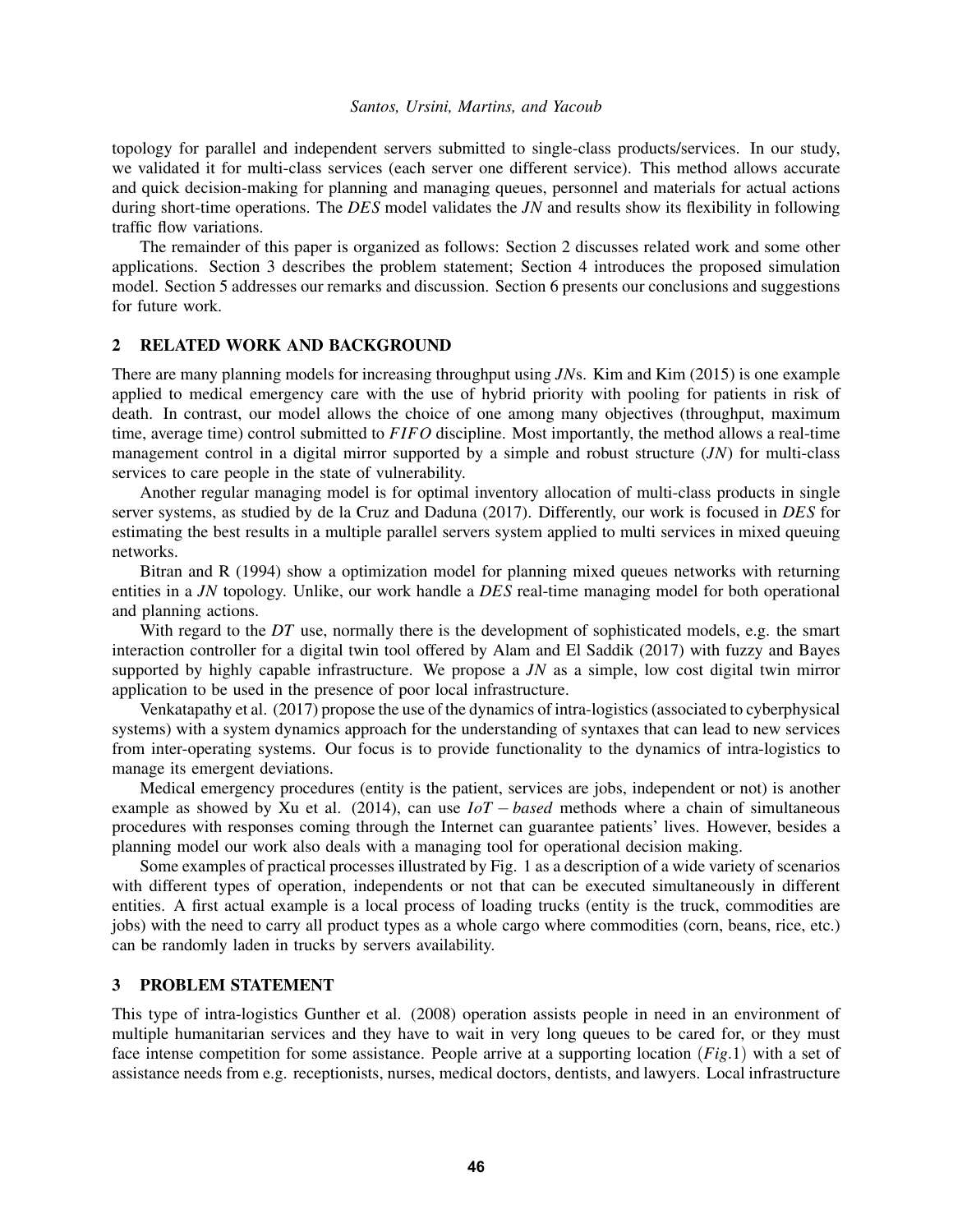is usually poor; it needs material support and it also receives operational directions from volunteers that need to be guided too.

A people identification process is proposed for *Welcome* & *screening* assistance by the use of a regular passive *RFID* devices (for each individual) that can be completed with presence sensors control (e.g., *Arduino* based).



Figure 1: General system model. A general view of a three servers system. It can be extended as *n* server system.

The arrivals and exits in any of the system *assistance points* (service stations) use *RF ID* sensors to quickly identify quantities and time intervals which allows online supply of system statistics to support an intelligent system of a digital management interface. We assume that after an initial reception an individual already has a list of requested necessities. He/she has to hold for the next service in waiting rooms to be attended by availability to all the services. A person with no more necessities to be attended is evaluated and, in general, he/she is free to go away or to be back in a return schedule.

We ran a set of simulated experiments that assumes three different services for people that arrive on a daily basis, where the demand is organized and served by order of arrival. A full assistance has three services, each one with a service distribution time in a general design of one server for one node what can be easily extended for one node with many parallel servers. The servers simultaneously work in this class of large-scale processes, whose sequence of steps can be random, performed by a parallel network what often form long queues and cause loss and damage (Adan and Resing 2001; Bitran and R 1994; Eeckhout 2016).

This is a class of problems of provision of large-scale services (it can also be transportation and/or transactions) in a multi-class process of queuing networks. It is a topology of Mixed Queues with a closed queue as a core where entities are distributed by chance and dynamically for all servers without preemption (Bitran and R 1994).

The following are the assumptions of the proposed model:

- 1. server queues have no space constraints;
- 2. the scheduling policy is first-in-first-out (FIFO);
- 3. entities may randomly start from any free server;
- 4. both the arrival  $(1/\lambda)$  and the service time  $(1/\mu_i)$  of individuals/entities are Markovian;
- 5. the provision of services are independent from each other and there is no precedence relationships between individuals;
- 6. one server per service station, and each server has the same probability of receiving an entity;
- 7. each server provides a distinct service;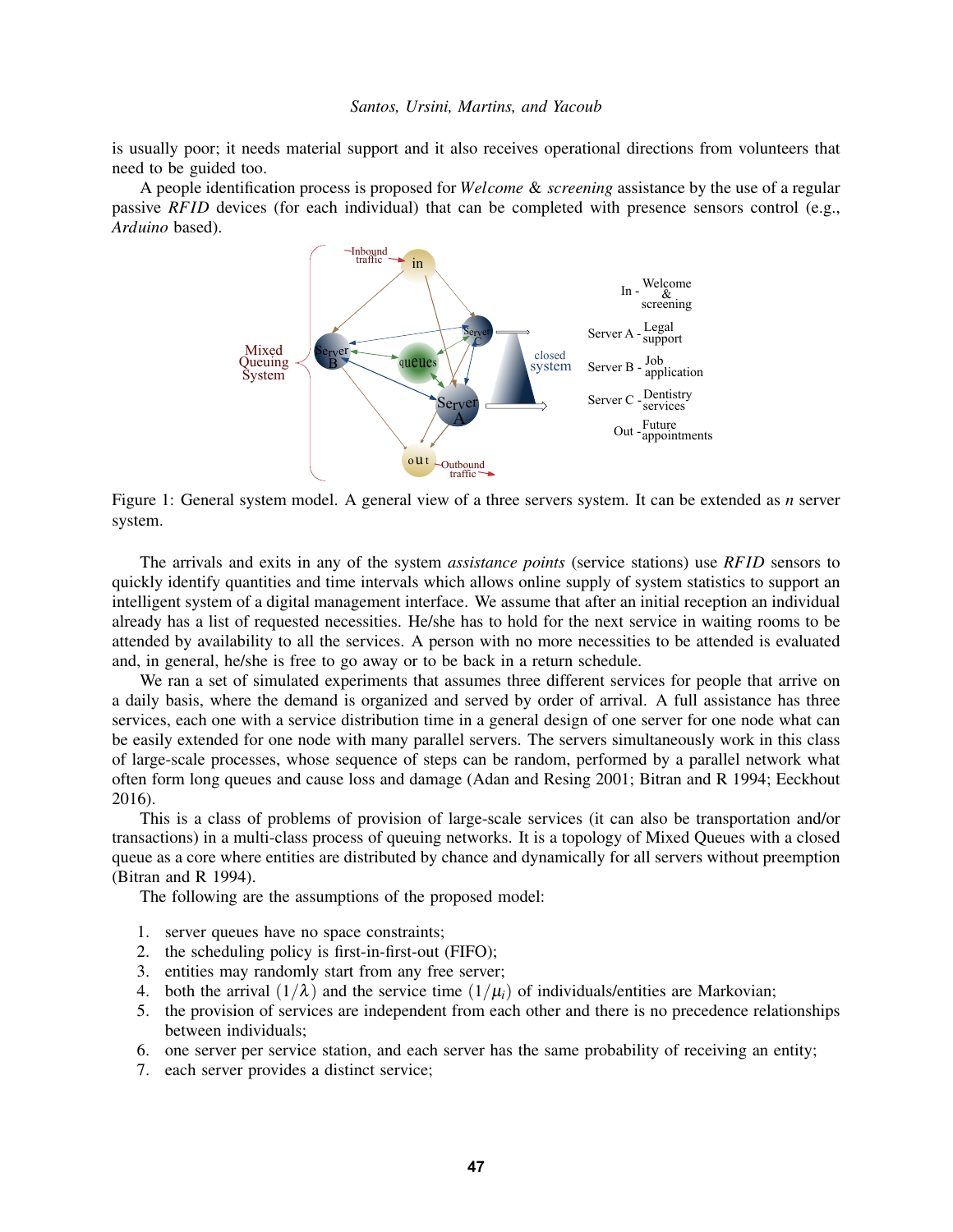- 8. an entity may only enter the system upon the exiting of another one, i.e. Under high traffic, the system operates under a statistical equilibrium. This means that an entity may only have access to a server once this same server releases another entity (Bitran and R 1994);.
- 9. each individual has to be served by a complete set of servers before leaving the system (Fig. 3) (i.e. the probability *p* of going from a server to the next available one is  $100\%$ );

The system with these nine characteristics may be modeled as *JN*. We designed a *DES* model (Subsection 4.2) which was analytically validated by *JN* and vice-versa. As a consequence, the system traffic logically behaves as a model of *n* serial queues, as confirmed by a comparison between the analytical and simulation models (Section 6). Once the model is validated, it is amenable to other distributions and system settings. We derive some simple equations (Subsection 4.1) for outbound traffic that analytically corroborates the simulation results and vice-versa.

In addition to monitoring processes, the proposed model may also be able to support planning and management of operations by dealing with relatively high traffic flow, in local operations or at distance, with limited number of available servers and very long queues. For example, as shown in Fig. 8, as the traffic increases, the *JN* model is able to correspondingly adjust its traffic behavior. Specifically, when one server overloads causing the formation of queues, the other servers can accommodate the excess load. Therefore, the capacity for load balancing is implicit in the *JN* model. This feature allows that the *JN* model may be used not only for static planning and dimensioning but also for online, dynamic management of an operation.

# 4 MODELING

Several value chains perform a similar basic flow outlined in the preceding section, (i.e. the sequential and undivided provision of services to an entity) that shows a response time with a given service time, based on previous knowledge/data of the system. For the particular case described in Fig. 1, the action conducted by the Office of the Secretary of Public Security of Rio de Janeiro City generated more than 13,000 assists to local citizens (Globo 2018). The lack of official reports with detailed data justifies modeling with characteristic mean values. The general structure starts with a *Welcome screening* service, which assigns individuals to the adequate services. Clearly, there may be a large variability of service times depending on the application, ranging from milliseconds (e.g. computer operating systems) to hours or even days/weeks (e.g. medical, military services).



Figure 2: System schematic model − *Server A* attends with *E*[*B*1] *ut*, *Server B* with *E*[*B*2] *ut* and *Server C* with *E*[*B*3] *ut*. Here, a server can be seen as a node with many parallel servers. *Looping Queue* is a logic queue that highlights the set of individual queues into the system core with closed queues network.

Figure 1 may be abstracted away as shown in Fig. 2, which shows the entry through the *Inbound queue*. This queue is used to implement an admission control that is not part of the *JN* model. If the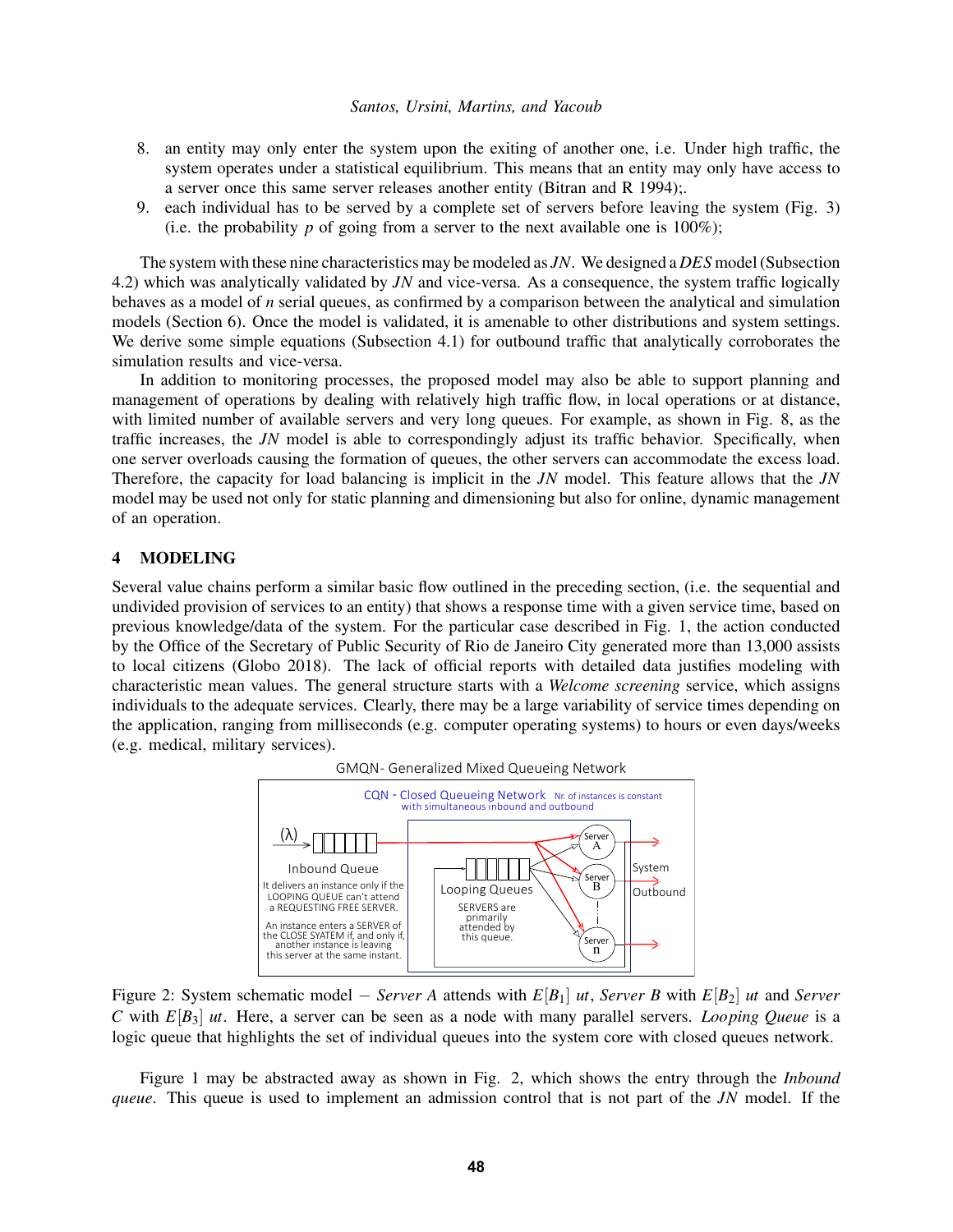system is bound to overloading, incoming entities are retained in this queue or even blocked away from entry in this queue if it is already full.

Each server has its own queue and the *Looping queue* is a logical representation for this set of server queues. As mentioned earlier, an entity may enter and leave this queue and remain in the loop until it has been serviced by each and all servers.

The model shown in Fig. 2 belongs to a specific class of mixed queuing systems with a closed queuing network in its core and *n* servers.

## 4.1 Simulation and Validation

The Jackson's theorem (Jackson 1957) states that the probability of an entity moving from one node to another is  $p = 1$ , as shown in the traffic model (*Fig.3*). The traffic in *Erlang* (*E*) is described on a per-server basis  $(\lambda/\mu_i < 1$  implies a stable system). Little's law (Little 1961) shows that the average residence time  $(E[R])$  for each node is described as in Equation (1):



Figure 3: Equivalent traffic model for three servers − *Server A* attends with *E*[*B*1]*ut*, *Server B*, with *E*[*B*2]*ut* and *Server C*, with  $E[B_3]$ *ut*. Bold arrows show an equivalent traffic route  $\rightarrow \lambda/3 + 2 \times \lambda/6 + \lambda/3 = \lambda$ .

$$
E[R_i] = 1/(\mu_i - \lambda) \tag{1}
$$

The mean residence time values in each node result in a traffic that may be calculated for each server, according to the values of  $\lambda$  in each level shown in Fig. 3 for three servers. In Fig. 4, a *JN* that is the logical equivalent of Fig. 3, an entity traverses three different jobs (three queues) with probability 1. Each server generates an inbound traffic to all other servers.



Figure 4: Three single queues equivalent system. Servers can be set in any order, e.g., server *C*<sup>1</sup> provides service with  $E[B_1]$  *ut*,  $C_2$ , with  $E[B_2]$  *ut* and  $C_3$ , with  $E[B_3]$  *ut*.

For this reason, the arrival rate in each queue is the same as the overall arrival rate  $\lambda$ . This observation allows us to calculate the average residence time  $E[R]$  in the system through Equation (2):

$$
E[R] = \sum_{i=1}^{n} E[R_i] = E[R_1] + E[R_2] + E[R_3]
$$
\n(2)

It should be also noted that, from a performance viewpoint, an entity has to go through all servers and it does not matter which is the first one. As a first result we have for the numerical example  $E[R] = 105 \, ut$ , and with Eq. (1), it is possible to calculate a system equivalent service time  $\mu_{eq}$  through Eq. (3):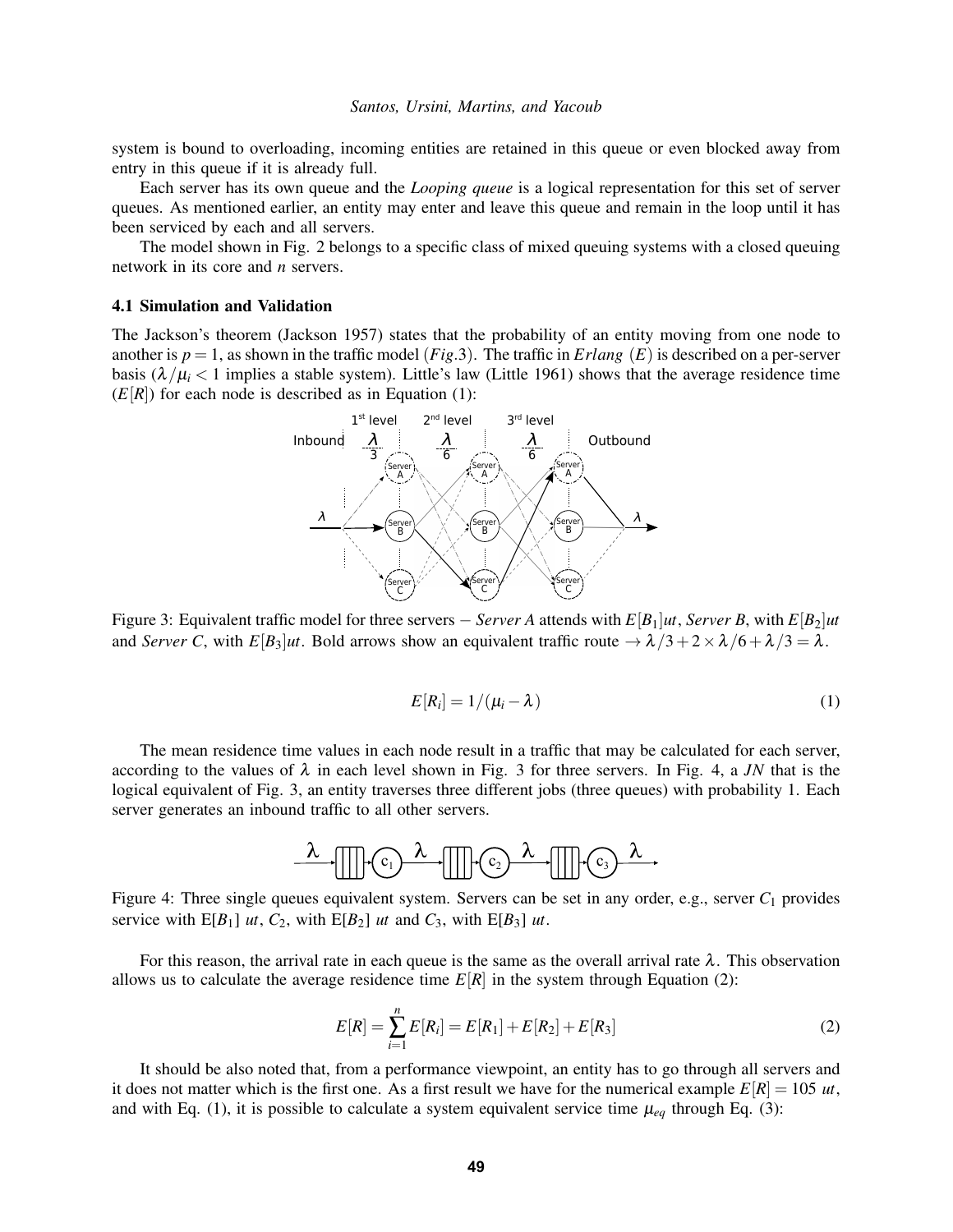$$
\mu_{eq} = \frac{1}{E[R]} + \lambda
$$
\n
$$
E[B_{eq}] = \frac{1}{\mu_{eq}}
$$
\n
$$
E[B_{eq}] = \frac{E[R]}{1 + \lambda \cdot E[R]}
$$
\n(3)

The use of Eq. (4) yields  $E[B_{eq}] = 23.3$  *ut* for  $\frac{1}{\lambda}$ = 30. Otherwise,

$$
\lim_{E[R] \to \infty} E[B_{eq}] = \lim_{E[R] \to \infty} \frac{E[R]}{1 + \lambda \cdot E[R]} = \frac{1}{\lambda}
$$
\n
$$
\mu_{eq} > \lambda \to E[B_{eq}] < \frac{1}{\lambda}
$$
\n(5)

Equation (5) implies that there is an increasing number  $L_{eq}$  of entities in the system queues when the statistical equilibrium evolves to values of  $1/\lambda$  smaller than system service times. To visualize it we can observe three quantities expressed by *Beq* in Eq. (9); a quantity numerically calculated with results of the simulation model  $TEX_{limit}$  (Eq. 6) that shows the average exit time of outbound entities, or it denotes the actual average system response time considering lost entities; and *T EX* (Eq. 7) that reflects the possible system response time as a maximum due to it does not consider entities losses during high traffic (Figure 8).

$$
TEX_{limit} = \frac{Replication\ time}{\#\ of\ outbound\ entities} \tag{6}
$$

$$
TEX = \frac{Replication \ time}{\# \ of \ created \ entities} \tag{7}
$$

On the other hand,  $E[R]$  can be written as in Eq. 8, the sum of an equivalent time parcel due to service,  $Serveq = E[B_{eq}]$ , and another waiting time due to queues,  $Q_{eq}$ , in two different intervals - under system limit and over system limit.

$$
E[R] = E[B_{eq}] + Q_{eq} \tag{8}
$$

We use Eq. (4) and Eq. (8) to derive Eq. (9) as a relation for  $E[B_{eq}]$  and Eq. (10), for  $L_{eq}$  (equivalent mean number of entities in queue).

$$
E[B_{eq}] = \frac{E[R]}{1 + \lambda \cdot (E[B_{eq}] + Q_{eq})} \rightarrow E[B_{eq}] = \frac{E[R]}{1 + A_{eq} + L_{eq}} \tag{9}
$$

First, in the general case for traffic flow under the limit, it results a calculation that must consider the servers in high traffic, but not overloaded (Eq. (10)). It means servers with the maximum offered traffic in a *JN* model is as  $A_{eq} = \lambda \times (E[B_1] + E[B_2] + \cdots + E[B_n])$  *Erlangs* what follows:

$$
L_{eq} = \left(\frac{E[R]}{E[B_{eq}]}-1\right) - A_{eq} \qquad \text{If queue is stable, } \frac{E[R]}{E[B_{eq}]} > (1 + A_{eq}). \tag{10}
$$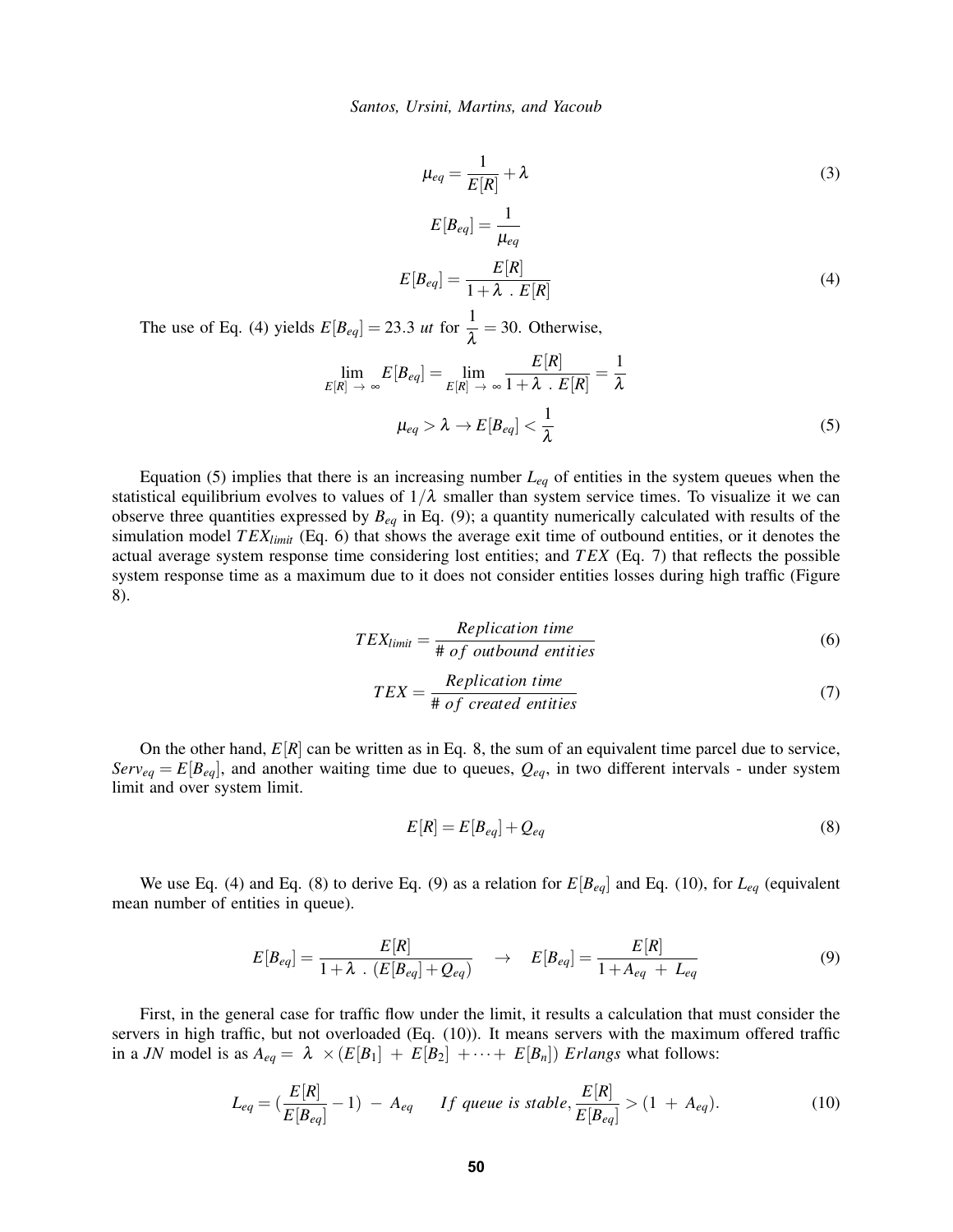Second, during overflow traffic that means *n servers* work with a full traffic (crowded system) condition  $(A_{eq} = n \text{ Erlangs})$  in the presence of  $E[B_{eq}] = 1/\lambda$ . From Equation (9) during overflow traffic, the algebraic expression can be written as Eq. (11),

$$
L_{eq_{hi}} = \lambda \cdot E[R] - (n+1) \quad n = number of parallel servers (nodes)
$$
 (11)

By using some characteristic values as a numerical example (for three parallel servers),  $E[B_1] = 1/\mu_1 =$ 20*ut*,  $E[B_2] = 1/\mu_2 = 15$ *ut* and  $E[B_3] = 1/\mu_3 = 10$ *ut*, we calculate:

$$
\lambda = (1/30) \rightarrow E[R_{30}] = 105.00ut \rightarrow A_{eq_{30}} = (1/30) \times 45ut = 1.50 \rightarrow L_{eq_{30}} = 2.72
$$
\n
$$
\lambda = (1/28) \rightarrow E[R_{28}] = 117.86ut \rightarrow A_{eq_{28}} = (1/28) \times 45ut = 1.61 \rightarrow L_{eq_{28}} = 3.40
$$
\n
$$
\lambda = (1/26) \rightarrow E[R_{26}] = 138,37ut \rightarrow A_{eq_{26}} = (1/26) \times 45ut = 1.73 \rightarrow L_{eq_{26}} = 4.48
$$
\n
$$
\lambda = (1/24) \rightarrow E[R_{24}] = 177.14ut \rightarrow A_{eq_{24}} = (1/24) \times 45ut = 1.88 \rightarrow L_{eq_{24}} = 6.50
$$
\n
$$
\lambda = (1/22) \rightarrow E[R_{22}] = 285.48ut \rightarrow A_{eq_{22}} = (1/26) \times 45ut = 2.05 \rightarrow L_{eq_{22}} = 12.1
$$

It is seen by Eq. 11 that as a consequence of  $E[B_{eq}] > 1/\lambda$  be the limit,  $L_{eq_{hi}}$  has no upper limit. The simulation experiments confirm results for traffic limit as can be seen next (Subsection 4.2).

### 4.2 Simulation Model Description

Running the simulation model built in a design of one single server per node figure 5 and setup for *F IFO* policy (the logic of three servers in series), 100 replications of 100,000*ut* each, warm-up of 10,000*ut* and confidence level of 95%. Thus, in this way, after the validated simulation program, other tests could be performed and some other results obtained.



Figure 5: Simulation model. *Distribution Module* draws equal probabilities to all servers driving them the requested entities. The block *Ending Module* returns unfinished entities or concludes finished processes.

The simulation model was developed with an entities generator that distributes both time between arrivals and respective service times and feeds the two-phase system: 1*st*) it controls and limits the admission of entities with *F IFO* policy; 2*nd*) it distributes entities for servers. The whole system contains blocks *U pdate variables* that update data from/to entities and system what represent the inbound and outbound actions for the actual *RF ID* systems sensors.

In this example (*Fig*. 5) product or service demanded by the entity requires, as said before, a task performed in one of three different servers. Entity can leave the system only after it passed once by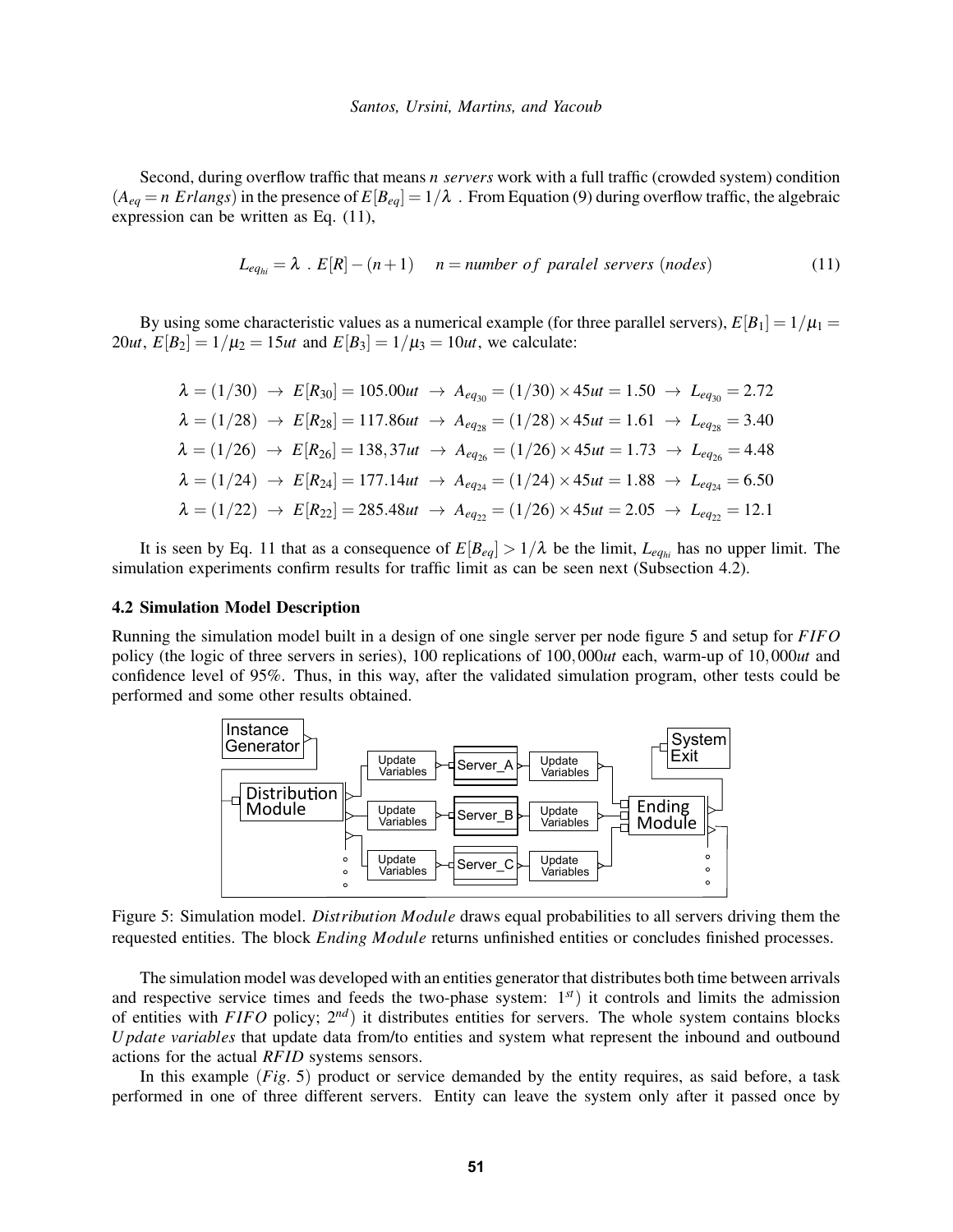each of the servers. We describe in the next paragraphs two structural modules of the simulation model - *Distribution Module* and *Ending Module*.

*Distribution Module* (figure 6) - It is the double-staged admission control system. In the first stage it acts as a parking-lot (*System Limit*), where instances enter the system with *F IFO* policy or leave it during overloading. It compares the number of system instances *varINLIMI* with *varLIMIT* variable (the total system capacity). If the value of *varINLIMI* represents an under capacity system, the next queued instance enters the *Smart Buffer* that together with the *Probability Equalizer* makes up the second stage.

The *Smart Buffer* selects which servers have not yet rendered and send the entity to the *Probability Equalizer*. The *Probability Equalizer* block is used to distribute traffic with equal probability for all servers that have not yet provided service to the entity. *Availability* blocks test if entity is already attended and if its routed server is free to receive it. It checks an availability variable named *varIN X* (*X* is the server number) to open server access and test the attribute variable  $Ent<sub>X</sub>$  to certify the correct entity to the free server. Released entities go to the *Avail* route and the denied ones go to the *n*/*A* route (not Available exit) to be returned to the *Probability Equalizer* module. Blocks *U pdate Variable* insert updated information to entities attributes (e.g., realized services) and system variables. This updating is even local or external (e.g., at distance) with *RF ID*/*Internet* technologies. An important note is that in this configuration, buffers are queues that may guarantee independence from waiting entities and servers.



Figure 6: *Distribution Module* schema. *System Limit* disposes undesirable overflow and the logical Block *Probability Equalizer* garantees the sum of probabilities is equal to one and the same probability to each of the servers. The servers buffers are independent queues that release entities by servers' request.

*Ending Module* represented in figure 7 is a router that returns unfinished instances, or instances with services to be done, to the *Probability Equalizer* and sends (*Return to servers* route) those instances without services to receive to system exit. It also counts finished instances into 18 time-average intervals (the first 17 intervals distributed from 50*ut* to 4000*ut* and the last one to values higher than 4000*ut*) to prepare the necessary data for a histogram that can represent the output probabilistic distribution.

First stage of *Ending Module* checks service completion of an entity by comparing values of entities attributes  $Ent X$  ( $X$  is the entity type). Attended entities are identified to leave the system. The second stage of the *Ending Module* classifies outbound entities into 18 residence time intervals before exiting system.

For instance, starting simulations with inbound time average  $1/\lambda = 30ut$ , changing to  $1/\lambda = 22ut$  and  $1/\lambda < 21ut$ , keeping the same other parameters the simulation model runs to return the next simulation mean-time averages:

for 
$$
1/\lambda = 30ut
$$
 →  $TAVG_{30} = 104.85ut$  with  $HW = 1.1278ut$  → for  $E[R_{30}] = 105.00ut$   
for  $1/\lambda = 28ut$  →  $TAVG_{28} = 117.03ut$  with  $HW = 1.4580ut$  → for  $E[R_{28}] = 117.86ut$   
for  $1/\lambda = 26ut$  →  $TAVG_{26} = 139.29ut$  with  $HW = 2.3726ut$  → for  $E[R_{26}] = 138.37ut$   
for  $1/\lambda = 24ut$  →  $TAVG_{24} = 178.84ut$  with  $HW = 5.2408ut$  → for  $E[R_{24}] = 177.14ut$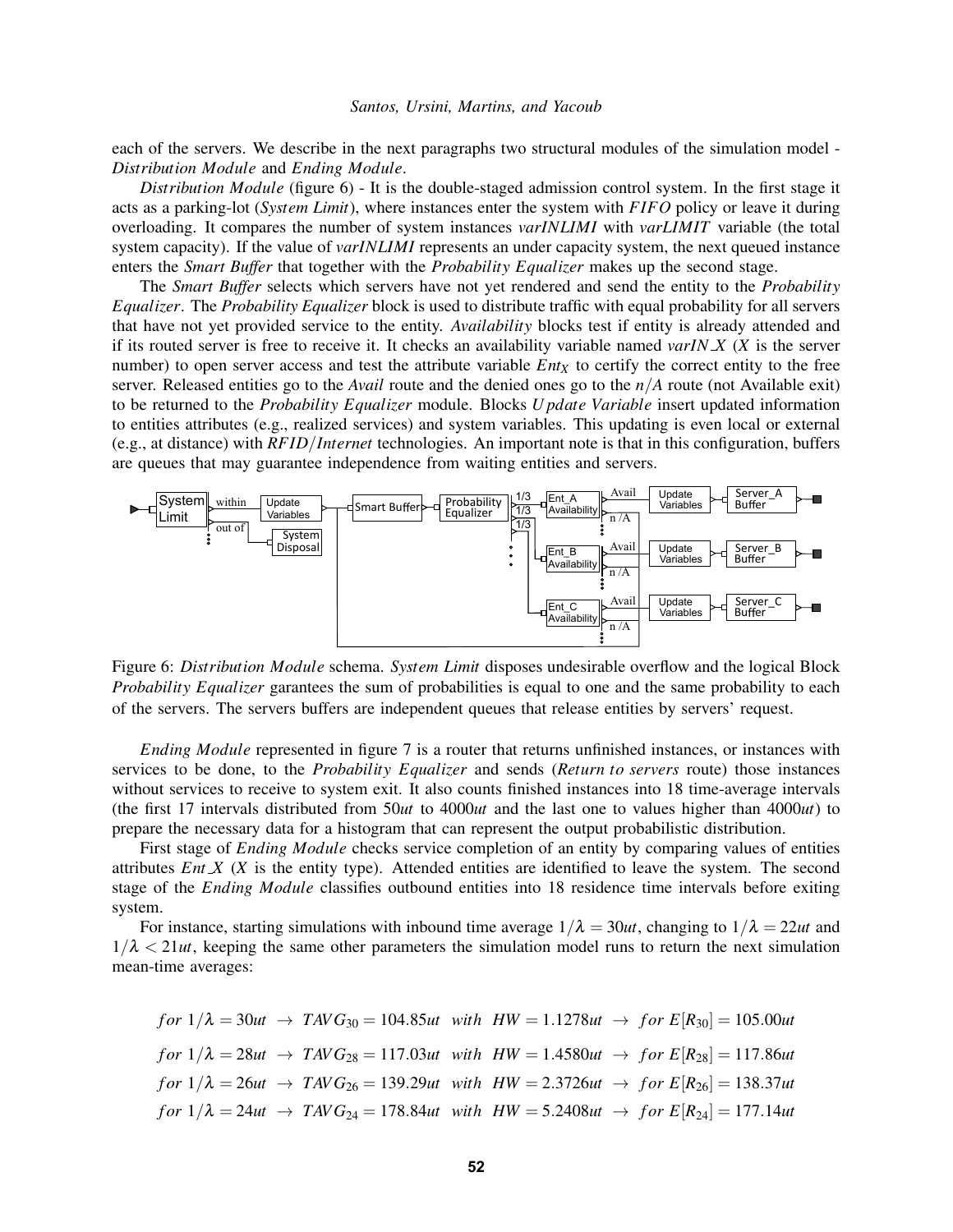for 
$$
1/\lambda = 22ut \rightarrow TAVG_{22} = 286.75ut
$$
 with  $HW = 13.620ut \rightarrow$  for  $E[R_{22}] = 285.48ut$   
for  $1/\lambda = 21ut \rightarrow TAVG_{21} = 475.96ut$  with  $HW = 37.159ut \rightarrow$  for  $E[R_{21}] = 491.59ut$ 

The developed model is thereby validated and responds perfectly, but with low losses for  $1/\lambda < 21ut$ . In this case, model runs to  $TAVG = 475.96ut$  and  $HW = 37.159ut$  for the mathematical expectation of  $E[R_i] = 491.59$ *ut* within the upper limit of the simulated range. The equivalent traffic model in *Fig.* 2 adheres to the *JN* previously proposed. An important aspect of this work is that Jackson's analytical model validated the discrete simulation model and vice versa because there was difficulty in how best to represent the actual system. Once validated, the simulation program is ready for more results. The first one is the identification of the numeric system traffic limit. Assuming a  $\lambda$  range from 1/22 to 1/30 (this is regular range, in general, due to physical restrictions), the traffic  $A = \lambda \times average$  service time in a stable condition, the upper limit for the most intense system traffic is calculated as 2.250 *E* ( $\lambda = 1/22$ ). In actual operations these values must be obtained from actual system characteristics and constraints.



Figure 7: *Ending Module* schema. The representation shows the upper line *Return to Servers* and the time range counters in *time units*.

#### 5 REMARKS AND DISCUSSION

Simulation experiments highlight system bottlenecks with the *T EXlimit vs Beq* comparison as shown in Figure 8.

As  $\lambda$  increases over time,  $T E X_{limit}$  value tends to  $E[B_{eq}]=23.3$ *ut* what means that both tend to the highest service time of servers in system  $(E[B_{highest}] = E[B_1] = 20ut)$ .

$$
\lambda \rightarrow minimum, TEX_{limit} \text{ and } E[B_{eq}] \rightarrow E[B_{highest}]
$$

In an actual action with this *management tool* supported by a simple and small RFID/Internet communication structure, the management level can update the evolving data easily monitoring  $\lambda$ , all servers  $\mu_i$  and estimate  $L_{eq}$  and *TEX* to make decisions, take actions and generate staff information and reports in real time.

This simple managing method goes beyond the example provided here. Servers perform simultaneous tasks in parallel but the system behaves as if it is in series. It happens due to the fact that this system performs different tasks to different entities at the same time for many time intervals. For this case study, we suppose independent tasks for three servers in parallel, but as the simulation model is validated, it can be also extended to tasks dependent on each other.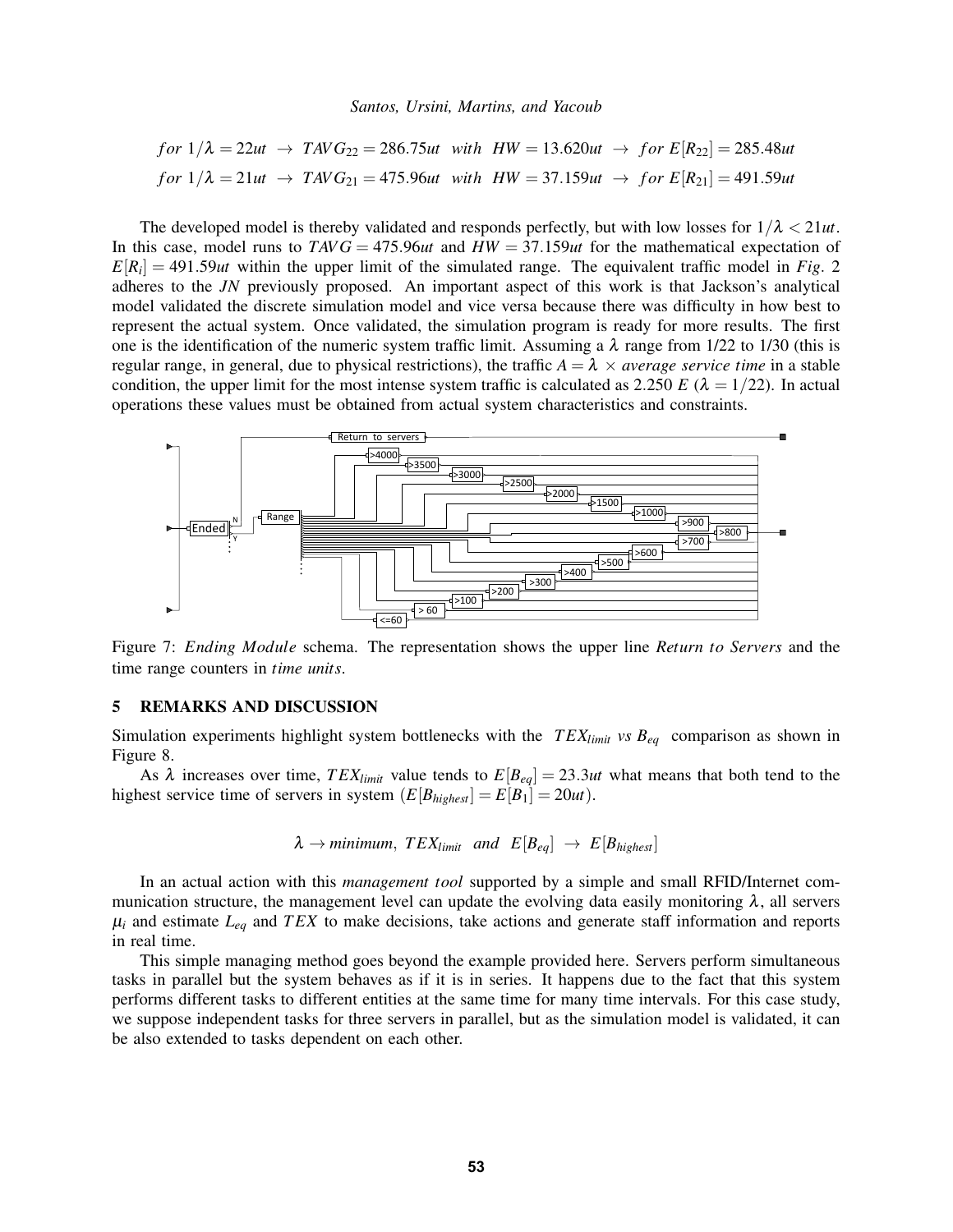## 5.1 Implementation Strategy

The model discussed so far provides the theoretical framework for the scheduling of humanitarian aid across several parallel servers (or service stations). Clearly, the successful implementation of such strategy must be accompanied by modern technology that allows for the proper accounting for the process variables such as number of entities that enter the system, time stamps, and residence time among others. Two technologies that may support the implementation is *digital twin* and *RFIDs* sensoring. Specifically, with the former, the collection of information system within physical operation feeds the mirror of a digital twin design that enables the automation of a high value-added chain (Schluse et al. 2018).

Notice that it is not necessary for all levels and/or servers to be close together because, e.g., it is possible to manage these different operations remotely through a conventional Internet (Goyal and Fussell 2017). More recently, the support of *IoT* extended this perspective to meet new needs such as ubiquitous access, real-time analysis, availability to different platforms (Apple iOS, Google Android, Windows Phone) and spatial location (Kua et al. 2017). As each instance (an individual) must pass through all the servers to complete the process, the distance between servers is not a hindrance. There are many simple *RF ID* designs available for collecting data and the Internet basis for transferring a small set of data is also available.



Figure 8: System service time overview. *TEX*<sub>*limit*</sub> shows the actual average system response time. *TEX* reflects the maximum system response time. *Beq* is the calculated value  $(Eq.9)$  for system response time.

### 6 CONCLUSION

When humanitarian aid scenarios strike, preparedness is of utmost importance, including how well response teams are able to react. This work has dealt with the issue of scheduling applied to managing humanitarian aid operations. A model based on a set of parallel servers and service lines using FIFO scheduling was proposed and validated by Jackson networks. The model has shown to be flexible in that is able to adapt to different traffic rates. It may be implemented as a management tool for both planning and operational support. Simulation design with buffers instead of regular queues allows the use of any scheduling policy. In an actual action supported by RFID/Internet, it can be planned a priori, and different scenarios and solutions can be tested and adjusted in real-time basis. Because the simulation model allows the evaluation of the distribution of exit times, it is possible to monitor and interfere in the process to avoid users with extreme delays.

The Jackson network model is not just the basis for a simple and robust managing structure. It is also flexible due to its adaptive traffic characteristic. In the presence of high traffic, the system throughput tends to its maximum value. When a server is overloaded, its incoming traffic is redirected to the remaining servers, instead of being blocked on its queue. Flexibility is the consequence of the *n*-level buffer system, as the remaining servers work as a temporarily relief for the incoming traffic. Analyzing the simulation response curves, we clearly see from that they diverge around the slowest server service time (20*ut* in the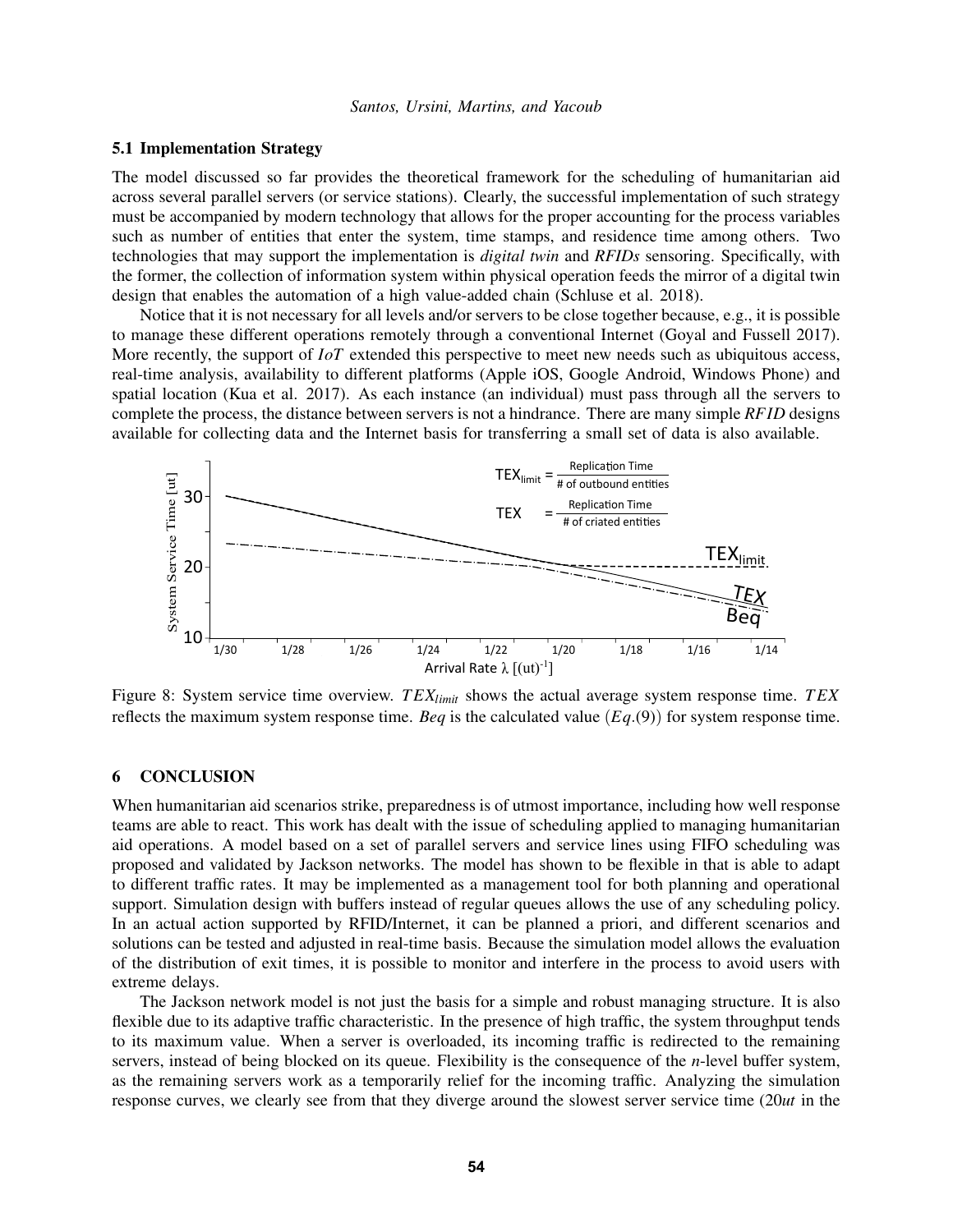numerical example). As usual, this *JN* simulation model is a planning tool supported by the set of equations here addressed. The equivalent service time is easily accessed and fully adheres to the model mainly in high traffic. This *JN* queuing model is designed for exponential mean-time distributions (M/M/1) but the validated simulation model fits also for other general distributions, e.g., G/G/1 and the ones presented in Section 2, in a set of real world applications this network model can be addressed.

The *DES* characteristic model supported by *W EB*/*RF ID* technologies may also solve some operational issues highlighted in Section 1. Quick real-time answers can be delivered by the coordination/supervisory level (local or international, specific or multi-skilled) in terms of assistance to the operational teams (intralogistics or inventory transportation) due to the soft and simple tool structure that can run new actual scenarios in few seconds. This characteristic shows that the distance between different steps that make up a complete process is no longer a problem (Eeckhout 2016; Feki et al. 2013).

As future work, we suggest studies to understand how the *JN* structure behaves with scheduling policies different from FIFO, for instance, using SJF (Shortest Job First) with known service times. Another possibility would be to focus in the effects of space restrictions to queues in the *JN* structure by using admission control. It is important to further study the effect of the increasing number of entities in the queue, and the use of measurements to find more realistic probability distributions, different from the exponential. Application of scheduling heuristics or analytical models at various decision points by using measurements from the studied environment can be other future work.

## **REFERENCES**

- Adan, I., and J. Resing. 2001. *Queueing Theory. [electronic resource]*. 1st ed. Eindhoven, NB, Netherlands: Eindhoven University of Technology. Dep. of Math. and Comp. Sci., 2001.
- Alam, K., and A. El Saddik. 2017. "C2PS: A digital twin architecture reference model for the cloud-based cyber-physical systems". *IEEE Access* 5:2050–2062.
- Banks, J., J. Carson II, B. L. Nelson, and D. M. Nicol. 2010. *Discrete-event System Simulation*. 3rd ed. Upper Saddle River, NJ : Person Education Inc., 2010.
- Bitran, G. R., and M. R. 1994. "Open Queueing Networks: Optimization and Performance Evaluation Models for Discrete Manufacturing Systems". *Production and Operations Management* 5(2):46.
- de la Cruz, N.-N., and H. Daduna. 2017. "Optimal capacity allocation in a productioninventory system with base stock". *Annals of Operations Research*:1–16.
- Eeckhout, L. 2016. "The Internet of Things Revolution". *IEEE Micro* 36(6):4–4.
- Feki, M. A., F. Kawsar, M. Boussard, and L. Trappeniers. 2013. "The Internet of Things: The Next Technological Revolution". *Computer* 46(2):24–25.
- Globo, O. 2018. "Acao social na Vila Kennedy realizou mais de 13 mil atendimentos". Online. https://oglobo.globo.com/rio/acao-social-na-vila-kennedy-realizou-mais-de-13-mil-atendimentos-22504952.
- Goyal, N., and S. R. Fussell. 2017. "Intelligent Interruption Management Using Electro Dermal Activity Based Physiological Sensor for Collaborative Sensemaking". *Proc. ACM Interact. Mob. Wearable Ubiquitous Technol.* 1(3):52:1–52:21.
- Gunther, O. P., W. Kletti, and U. Kubach. 2008. *RFID in Manufacturing. [electronic resource]*. Berlin, Heidelberg : Springer Berlin Heidelberg, 2008.
- Jackson, J. R. 1957. "Networks of Waiting Lines". *Operations Research* (4):518.
- Kim, S., and S. Kim. 2015. "Differentiated waiting time management according to patient class in an emergency care center using an open Jackson network integrated with pooling and prioritizing". *Annals of Operations Research* 230(1):35 – 55.
- Kua, J., S. H. Nguyen, G. Armitage, and P. Branch. 2017. "Using Active Queue Management to Assist IoT Application Flows in Home Broadband Networks". *IEEE Internet of Things Journal* 4(5):1399–1407.
- Little, J. D. C. 1961. "A Proof for the Queuing Formula: L = lambda/W". *Oper. Res.* 9(3):383–387.